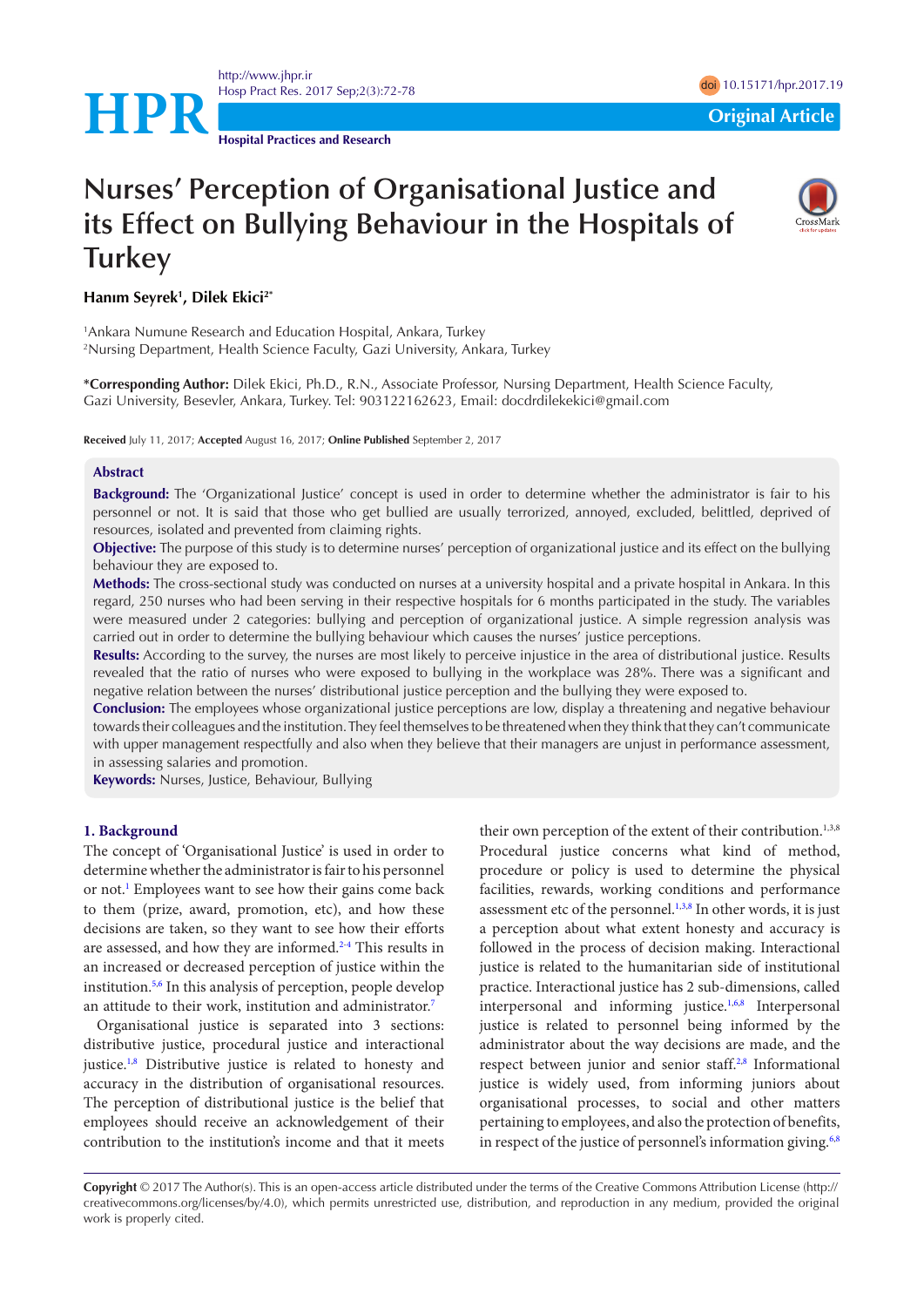Providing justice in institutions is the duty of the manager. In the last decade, many health professionals have perceived organizational justice with reference to applications of operational, informational and interpersonal justice at the public hospitals in our country[.6](#page-6-2)[,8](#page-6-3) Organisational justice perceptions can influence attitudes and behaviour for good or ill, in turn having a positive or negative impact on employee performance, interaction with co-workers and the workplace environment.<sup>4[,5](#page-6-1)</sup>

The other concept is the concept of bullying which is as important as the concept of justice in business life. Bullying consists of behaviour aimed at a particular person to socially humiliate and stigmatise the victim.<sup>[6](#page-6-2)[-8](#page-6-3)</sup> By attacking the victim's character and professional competence, it actually targets sabotaging the victim's reputation. In workplaces, each person can experience psychological violence from managers, supervisors, co-workers or subordinates.<sup>[9-](#page-6-5)[11](#page-6-6)</sup> The effects of intentional and systematically repeated psychological oppression show on victims as psychological damage accumulates over time.<sup>8[,12,](#page-6-7)13</sup> The adverse effects are felt not only by the staff member(s) targeted but also by the rest of the staff observing the process as they feel they might one day be the focus of such negative behaviour. They might also resort to unethical behaviour themselves to survive and to avoid being the victim.<sup>14[,15](#page-6-10)</sup>

Victims of psychological violence are exposed to some attitudes and behaviour such as exclusion, humiliation, deprivation of some organisational facilities, isolation, injustice in the sharing of organisational facilities, restriction of institutional rights, gossip about untrue events and baseless rumours about mental problems.<sup>[6,](#page-6-2)[8](#page-6-3)[,9](#page-6-5)</sup> Bullying behaviour directly affects employees negatively, both the victim being bullied and the other employees around them. Employees may be exposed to bullying behaviour by their administrator, senior managers, and colleagues at the same level or even from junior colleagues. Actually, as senior managers consider psychologically violent attitudes as a normal part of the job of trying to control the junior employees and while employees are so accustomed to this negative behaviour, bullying is not reported by the employees in many health organisations.<sup>7,[13](#page-6-8),[15](#page-6-10)</sup>

## **2. Objective**

The aim of this study is to determine whether the nurses' perception of justice has an effect on the bullying behaviours they are exposed to in their work or not. Here are some research questions:

- To what extent do the nurses think they have been treated unjustly? Is there any difference between institutions?
- What are the content and the frequency of the bullying behaviour which the nurses are exposed to? Is there any difference between institutions?
- Is there an effect of the nurses' perception of organisational justice on the bullying behaviours they are exposed to?

# **3. Methods**

This cross-sectional study took place in the hospitals in Ankara, Turkey and it took place in a university, a public and a private hospital. Stratified sampling study was used for sampling of the study. One hospital was chosen from university hospitals and the other was chosen from private hospitals. To these sampling hospitals, a written application was sent which emphasised the aim and the method of the study. A written approval was received from the university and private hospitals but not the public hospital. Data was collected from those who had been serving in their respective hospitals for 6 months and the willing nurses who joined the research. The nurses' verbal consent was given to the researcher. Also, participants were told their identity would be concealed and it was suggested to them that they fill the form in at a suitable time and place. The data were collected from the researchers. The anonymity of respondents was ensured. A data form was delivered to 221 nurses at the university hospital and to 129 nurses at the private hospital. Finally, 176 forms from the university hospital and 74 forms from the private hospital were completed. The answering rates were 79% and 57% at the university hospital and private hospital respectively. In total, 350 questionnaires were delivered and among them, 250 forms (71%) were assessed.

#### 3.1. Data Collecting Tools

The data form consisted of three sections. In the first section, the participants' demographic information (age, education, length of employment in nursing, length of time employed in current facility and position) were requested.

In the second section, the 'Organisational Justice Perception Scale' was used (consisting of 20 items) developed (4) and translated to Turkish language (2). The institution was assessed, using the scale on four dimensions, of whether it was just or unjust to employees (operational justice, procedural justice, interpersonal justice and informational justice). Likert's 6-point method was used in the definition of frequency of conduct (0 being the lowest, and 5 the highest point). While the higher points show a high sense of justice in the institution, the lower points show a low sense of justice in the institution. Cronbach α coefficient for this scale was 0.89 in this study.

In the third section, a 33-item tool developed by Dilek and Aytolan was used in order to measure the nurses' perception of bullying in workplaces.<sup>6</sup> The nurses were asked to mark the frequency of each item within the last 12 months and to mark from whom every behaviour they had been exposed to had originated (supervisor, co-worker, subordinate, etc). This tool consisted of four sub-categories: 'individual's isolation from work,' 'attack on professional status,' 'attack on personality' and 'direct attack.' The items were evaluated on a 6-point Likert-type scale from 0 ('I have never experienced') to 5 ('I constantly experience this'). The total received score was divided by the total number of items (total score/33). The number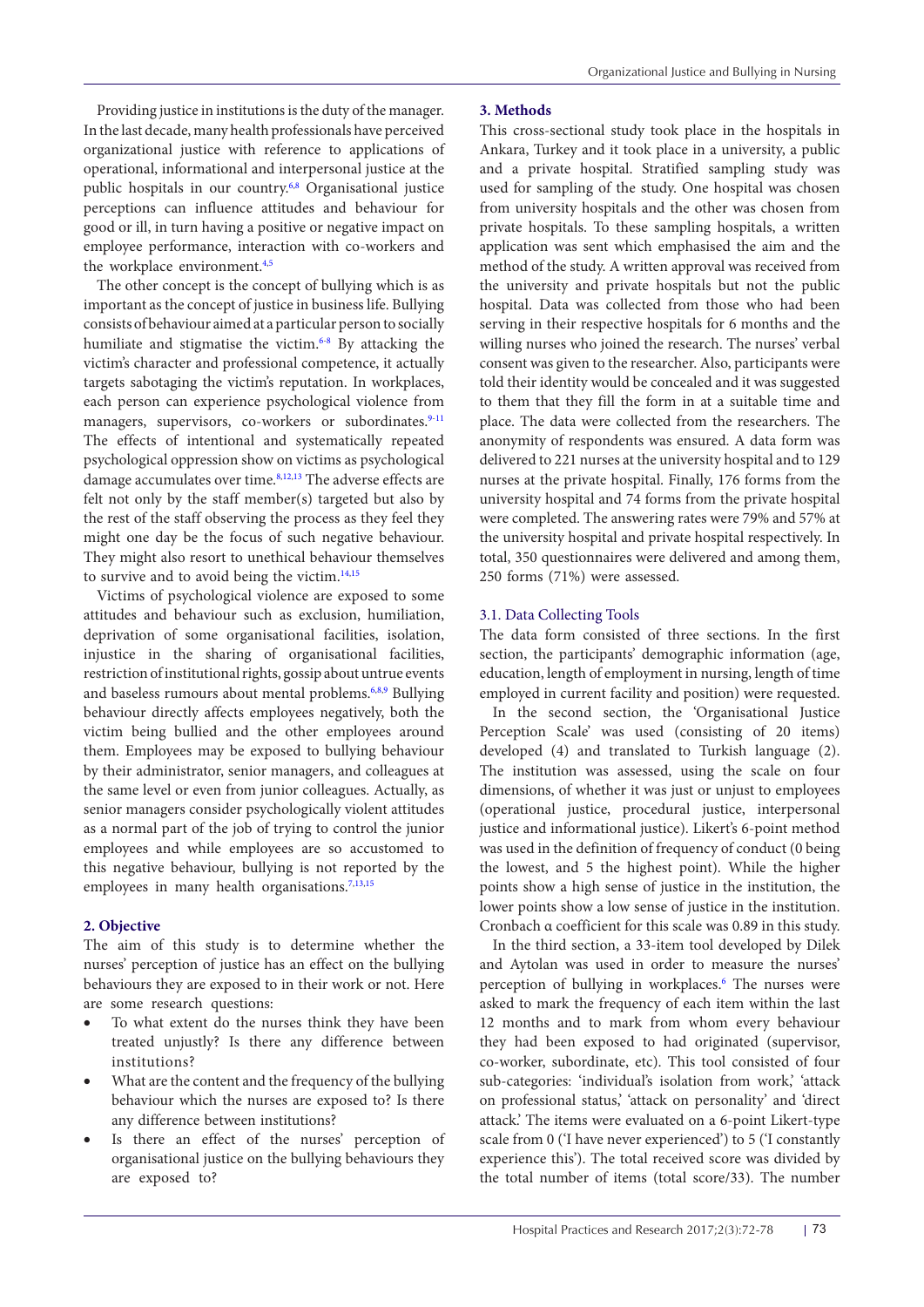obtained over one showed that the employee had been *intentionally* exposed to psychologically violent behaviour. Cronbach α coefficient for this scale was 0.91 in this study.

## 3.2. Analysis of the Data

Statistical analysis of the data was done using the SPSS (15.0) program. Firstly, a defining statistic was used in the analysis of the data (frequency, percentage average, standard deviation). Whether the data to be used for parametric analysis had the normal distributions or not was analysed with the Kolmogorov Smirnov normal distributional congruity test. The Levene test was used to measure the difference between the 2 institutions' variance, and it was seen that these variances were equal (*P*>0.05), and then the difference between the groups was analysed with an independent *t* test. Pearson correlation and regression analyses were done in order to determine the factors related to psychologically violent behaviour.

## **4. Results**

In total, 250 nurses participated in this study. Among them, 221 nurses were women, and 29 men. When we look at their education, we find that 48 nurses are graduates of a Health High School, 72 nurses are graduates with an associate degree, 126 nurses are graduates with a licence degree, and 4 nurses are graduates with a degree. The nurses' designated positions in the institutions are emphasised. Service head nurses number 31, (shift) charge nurses number 11, nurses' number 198, and health officers number 10 etc. Results showed that 74 nurses worked in the private hospital and 176 nurses worked in the university hospital.

# 4.1. Nurses' Perception of Justice

The nurses' perceptions of justice are given in Table 1. Accordingly, the employees' perception of justice is at the lowest degree in the area of distributional justice (2.62  $\pm$ 1.35). This is followed by operational justice  $(2.95 \pm 0.85)$ , interpersonal justice  $(3.30 \pm 0.76)$ , and informational justice (3.49  $\pm$  1.04). The employees state that they are being treated unjustly about dimension of distributive justice "shown in the performance gains from compliance" and dimension of procedural justice "the implementation of the processes away from prejudices."

# 4.2. The Difference Between the Institutions in Terms of **Justice**

The differences between the private and university hospitals are shown in Table 1 in the extent of nurses' perception of justice. Accordingly, it's determined that there is no difference between the private  $(2.86 \pm 1.38)$  and university hospitals  $(2.52 \pm 1.33)$  in terms of distributional justice and it is shown that the distributional justice is low in both institutions. Also, it is recognised that the nurses' procedural justice (2.78  $\pm$  0.82), interpersonal justice (3.17  $\pm$  0.77) and informational justice is lower in the university hospital than the private one.

**Table 1.** The Difference Between the Institutions of Nurses' Perception of Organizational Justice

| <b>Institution</b>    | N   | Mean $\pm$ SD   | t test            |
|-----------------------|-----|-----------------|-------------------|
| Processing Justice    |     |                 | 5.01 <sup>a</sup> |
| Total                 | 250 | $2.95 \pm 0.85$ |                   |
| Private               | 74  | $3.35 \pm 0.79$ |                   |
| University            | 176 | $2.78 \pm 0.82$ |                   |
| Distribution Justice  |     |                 | 1.84              |
| Total                 | 250 | $2.62 \pm 1.35$ |                   |
| Private               | 74  | $2.86 \pm 1.38$ |                   |
| University            | 176 | $2.52 \pm 1.33$ |                   |
| Interpersonal Justice |     |                 | 4.56 <sup>a</sup> |
| Total                 | 250 | $3.30 \pm 0.76$ |                   |
| Private               | 74  | $3.63 \pm 0.65$ |                   |
| University            | 176 | $3.17 \pm 0.77$ |                   |
| Informing Justice     |     |                 | 3.93a             |
| Total                 | 250 | $3.49 \pm 1.04$ |                   |
| Private               | 74  | $3.88 \pm 0.91$ |                   |
| University            | 176 | $3.32 \pm 1.06$ |                   |
| <b>Justice Total</b>  |     |                 | 5.13 <sup>a</sup> |
| Total                 | 250 | $3.08 \pm 0.73$ |                   |
| Private               | 74  | $3.43 \pm 0.64$ |                   |
| University            | 176 | $2.93 \pm 0.71$ |                   |

<sup>a</sup>*P* < 0.001

# 4.3. Exposure to Bullying

Many of the nurses (90%) who participated in the research had been exposed to psychologically violent behaviour once or more in the previous year. The content of the psychologically violent behaviour which the nurses were exposed to in the workplace is shown in [Figure 1](#page-3-0). The majority of these psychologically violent behaviours were insulting the professional status and the personality of the victim. When psychologically violent behaviour is observed in hospitals, the nurses were exposed to insults about their personality 'talking to them in humiliating and disrespectful ways' (62%). The second most frequent attack is insulting the professional status of the victim, 'both you and your work are checked secretly' (58%) and 'you are blamed for work which you aren't responsible for' (56%). Participants reported that they were exposed to these behaviours mostly by their own controllers, and then from their colleagues and even from junior staff.

The psychological violence frequency the nurses were exposed to is shown in [Figure 2](#page-3-1). Accordingly, while 30% of the nurses did not have any trouble with psychologically violent behaviour (average score 0-0.25), 28% of them were deliberately exposed to psychologically violent behaviour (average score >1). It must be emphasised that there is statistically a significant difference between the university hospital (0.87  $\pm$  0.76) and private hospital (0.43  $\pm$  0.50) that joined the research ( $t = 5.35$ ;  $P > 0.01$ ).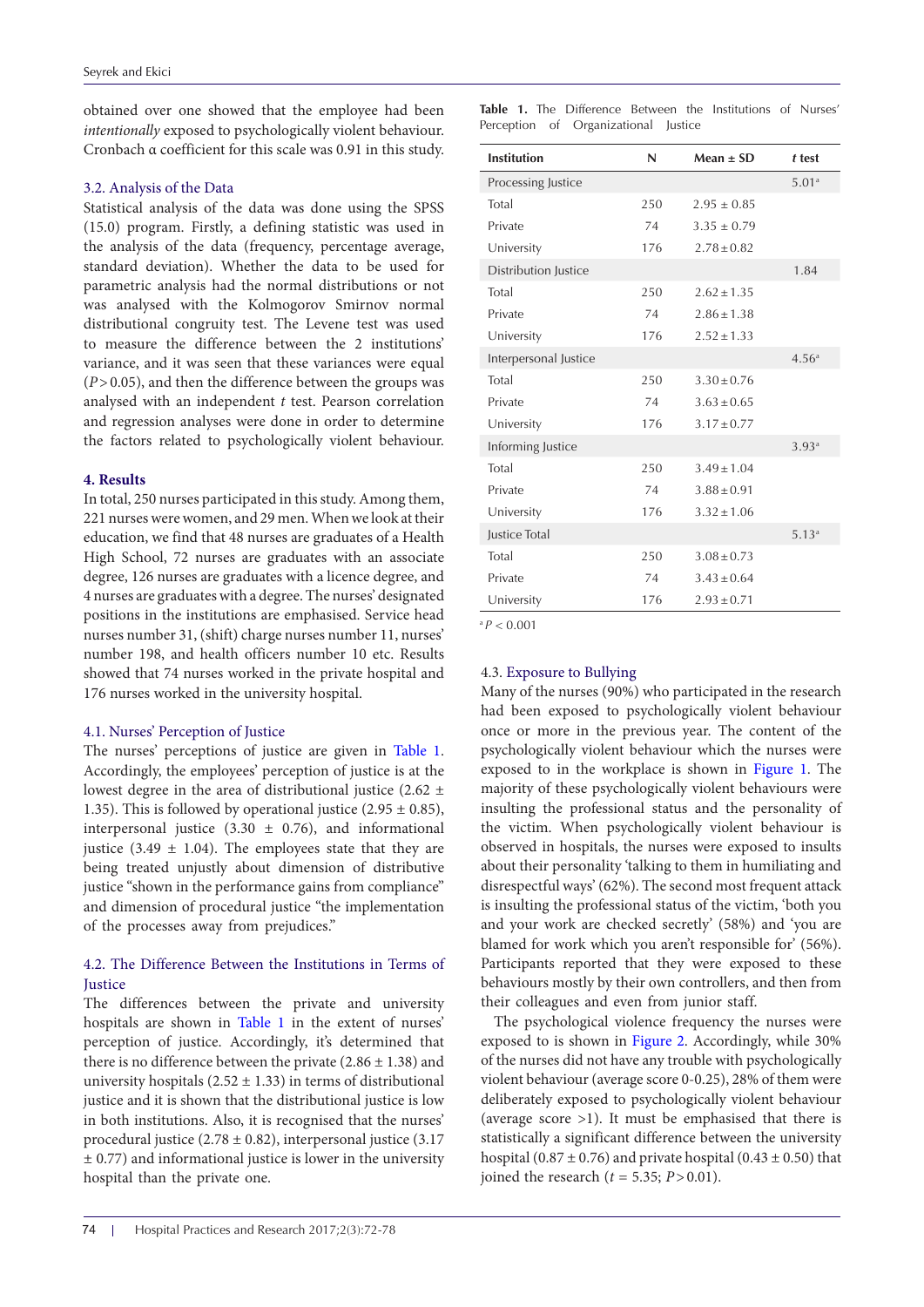<span id="page-3-0"></span>

<span id="page-3-1"></span>**Figure 1.** The Content of Nurses Exposed to Mobbing Behaviours  $(N = 250)$ 



**Figure 2.** The Frequency of Nurses' Perception of Workplace Mobbing Behaviours (N=250).

## 4.4. The Difference between the Institutions in Terms of Bullying Behaviour

It has been observed that 91% of the nurses working in the university hospital, and 83% of the nurses working in the private hospital had been exposed to psychologically violent behaviour at least once or more in their workplace in the previous year. In the university and private hospital, the frequency of the bullying behaviour which the nurses were exposed to in the previous year is shown in [Figure](#page-3-2) [3.](#page-3-2) Accordingly, while 42% of the nurses who work in the

<span id="page-3-2"></span>

**Figure 3**. The Frequency of the Difference between the Institutions Mobbing Behaviors (N=250).

private hospital had not experienced psychologically violent behaviour in their workplace in the previous year, 8% of the nurses were deliberately exposed to psychologically violent behaviour. While 25% of the nurses who work in the university hospital had never been exposed to psychologically violent behaviour in the previous year (average score 0-0.25), 37% of the nurses had been deliberately exposed to psychologically violent behaviour in the workplace in the previous year.

The differences among the nurses' exposure to bullying behaviour are given in [Table 2.](#page-4-0) According to [Table 2](#page-4-0), it is statistically determined that nurses are more exposed to bullying behaviour such as the employees' isolation from their profession, attacking their professional status and personality, in the university hospital compared to the private hospital (*P*<0.01).

4.5. The Effect of the Nurses' Organisational Justice Perception on the Bullying Behaviour they are Exposed to The justice perception of the nurses and the bullying behaviour they are exposed to have no statistically significant relation in terms of their age, educational level, their position, working duration in the institution and their professional working duration (*P*>0.05). At the meanwhile, it was determined that there is a relation among the bullying behaviour the nurses are exposed to  $(r=0.28, P<0.001)$  and the institution they work in and the organisational justice perception  $(r = -0.31, P < 0.001)$ . Also, it was determined that there is a statistically negative and meaningful relation between the injustice the nurses perceive and the psychologically violent behaviour they are exposed to (*r*=-0.36, *P*<0.001). Accordingly, as nurses' exposure to the bullying behaviour increased, their justice perception of the institution decreased.

A logistic regression analysis was carried out in order to determine the bullying behaviour which causes the nurses' justice perceptions to deteriorate. Organizational justice is used as a dependent variable, and type of the hospital and psychologically violent behaviours sub-groups are used as independent variables for the regression analysis. It was determined that psychologically violent behaviour and type of the hospital have a negative effect (-49%) on the nurses' organisational justice perceptions (R: 0.703; R<sup>2</sup>: -0.493; F: 112.913; *P*<0.000). Type of the hospital (working in the university hospital) is 21%, "individual's isolation from work" is 34%, and 'direct negative behaviour' is 12% having a negative effect on the nurses' organisational justice perception [\(Table 3\)](#page-4-1).

#### **5. Discussion**

When the nurses gave marks from 1 to 5 to their institution in terms of its justice perception, it was determined that they generally perceived injustice  $(2.62 \pm 1.35)$  in terms of distributional justice, and also it was determined that there is statistically no significant difference between the institutions  $(t=1.84; P>0.05)$ . The study shows that it is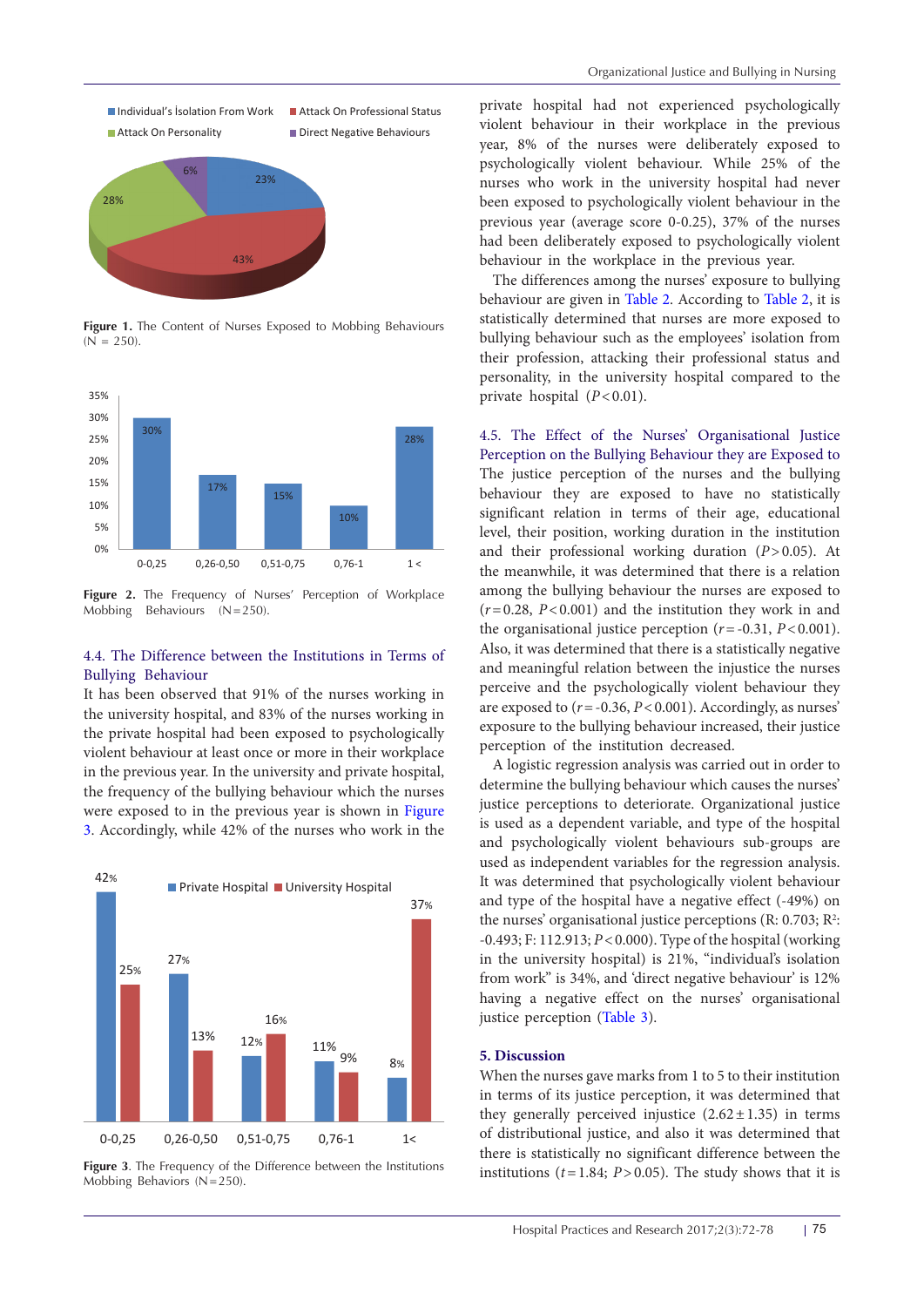| <b>Institution</b>               | N   | Mean $\pm$ SD | t                    |
|----------------------------------|-----|---------------|----------------------|
| Individual's isolation from work |     |               |                      |
| Private                          | 74  | $0.30 + 0.51$ |                      |
| University                       | 176 | $0.76 + 0.86$ | $-5.18$ <sup>a</sup> |
| Attack on professional status    |     |               |                      |
| Private                          | 74  | $0.66 + 0.75$ |                      |
| University                       | 176 | $1.27 + 1.04$ | $-5.21a$             |
| Attack on personality            |     |               |                      |
| Private                          | 74  | $0.51 + 0.56$ |                      |
| University                       | 176 | $0.91 + 0.89$ | $-4.28a$             |
| Direct negative behaviours       |     |               |                      |
| Private                          | 74  | $0.11 + 0.41$ |                      |
| University                       | 176 | $0.22 + 0.48$ | $-1.76$              |
| Total mobbing behaviours         |     |               |                      |
| Private                          | 74  | $0.43 + 0.50$ | $-5.35$ <sup>a</sup> |
| University                       | 176 | $0.87 + 0.76$ |                      |
|                                  |     |               |                      |

<span id="page-4-0"></span>**Table 2.** The Difference Between the Institutions in Mobbing Behaviours

 $^{a}P < 0.00$ 

<span id="page-4-1"></span>**Table 3.** The Effect of the Mobbing Behaviours and Type of the Hospital on the Nurses' Organisational Justice Perception According to Linear Regression Analysis

|                                         | В        | ß        |          | P     |
|-----------------------------------------|----------|----------|----------|-------|
| Type of hospital                        | $-0.332$ | $-0.208$ | $-3.945$ | 0.000 |
| Individual's Isolation from work        | $-0.381$ | $-0.342$ | $-5.484$ | 0.000 |
| Insulting to the professional<br>status | $-0.310$ | $-0.084$ | $-0.867$ | 0.221 |
| Insulting to the personality            | $-0.073$ | $-0.061$ | $-1.130$ | 0.187 |
| Direct negative behaviours              | $-0.109$ | $-0.120$ | $-2549$  | 0.011 |

unknown what criterions are enforced in the delivery of resources in many hospitals in our country and this delivery of resources is unfair.<sup>1[,6](#page-6-2)[,8](#page-6-3)</sup> In other words, it was shown that the difference between the performance of the employees and their salary, promotion and their performance evaluation is not quite fair. Also, it was determined that the nurses who work in university hospitals are treated much more unjustly than the nurses who work in private hospitals in terms of operational justice, interpersonal justice and informational justice (*P*<0.001).

In an institution, duty descriptions, work processes, performance assessment systems, description of the promotion and salary policy in a clear and detailed way and practising and informing the employees about them by the senior management are very important in constituting procedural and informational justice. According to the data, nurses who work in university hospitals perceive much more injustice due to some items such as: recognising how seniors assess employees' performance, knowing how the internal institutional process works, the items that are included in expressions concerning attitude and

behaviour in interpersonal communication. It is said that a hospital's structure, organisation and operation is not peculiar to a work or professional group, it is dependent on an institutional culture or a manager's personal attitude and behaviour. While in private hospitals, work processes, the performance assessment system and duty descriptions are clearer and more detailed. This is while, in university hospitals there are none of these kinds of managerial substructures. So, it is obvious that there is a difference between the institutions.

Providing justice in institutions is the duty of the manager. The employees develop a justice perception of the institutions in observing whether the management are just or not. When the employees feel the institution is just, they perceive themselves as a valuable and respectful member of the institution, and they work productively and in harmony with their managers and colleagues. In contrast to this, if the manager delivers the duty rota and the resources in an unjust way, there may be conflict among the employees, and the employees may exhibit aggressive and despotic behaviour in order to remove this injustice. In the analysis we performed, working in university hospitals negatively affects nurses' justice perception (-0.21%). Moreover, there is a statistically negative meaningful relation between the nurses' justice perceptions and the bullying behaviour they are exposed to in the institution  $(r = -0.31; P < 0.001)$ . Also, it is said that the nurses' justice perception arises from the bullying behaviour (49%) they are exposed to in workplaces.

Health professionals are known as the professional group who are at serious risk in terms of exposure to workplace bullying.<sup>6[,9](#page-6-5)</sup> It was actually seen that the majority of the nurses who joined the research (83% of the nurses working in the private hospital and 91% of the nurses working in the university hospital), had been exposed to psychologically unjust violent behaviour once or more in the previous 12 months. This result corresponds with the literature and proves the fact that there is statistically meaningful difference between the nurses who work in university and private hospitals in terms of exposure to bullying behaviour (*P*<0.05). It is more than clear that these attitudes frequently arise from their managers and colleagues.[7](#page-6-11)[,12](#page-6-7)[-15](#page-6-10)

In health institutions, the psychologically violent behaviour that the nurses were exposed to frequently by their manager and his/her colleagues are: 'controlling the employees' performance secretly, humiliating the employees' performance/not appreciating them, hiding the required information for the work to be undertaken, burdening the nurse with extra work, behaving coldly, pretending not to see in the workplace, exclusion, humiliating, shouting or scolding, talking to them in an insulting and demeaning way and mocking them' and these overlap with our results ([Figure 1](#page-3-0)).<sup>14,15</sup> The aim is to make the employees feel unable to defend themselves, by shouting, scolding and humiliating them frequently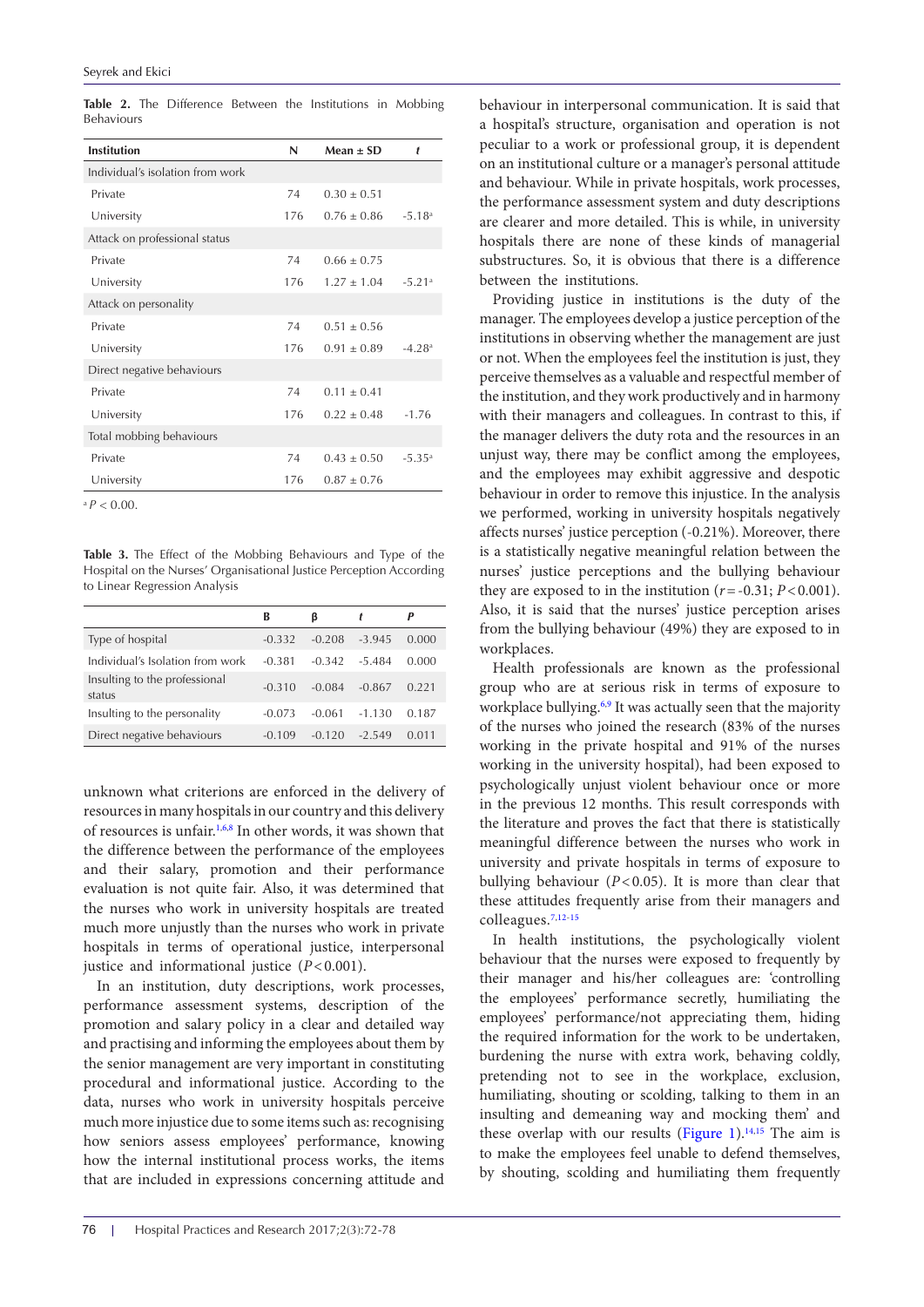in front of their colleagues or while they are with their patients.<sup>[7](#page-6-11)</sup> When the bullying behaviour is taken up one by one, apart from it being a negative behaviour, it can be tolerated once only, assuming the bully may be having a bad day. However, exposing employees to unjust criticism, some negative behaviour, including constant assault on the person or personality in front of a group or among others, can make it difficult to determine bullying definitely.

According to the research results, it was determined that the nurses who work in university hospitals face more employees' isolation from the job, and unacceptable behaviour aimed at professional and personal status than the nurses who work in private hospitals. In university hospitals, because of the injustices of operational justice, interpersonal justice and informational justice, it is thought that the employee may face much more psychologically violent behaviour. As for low justice perceptions, it might be possible that low administrative fairness is more commonly accepted as being somewhat part of organizational life. In other words, the possibilities of exposing the bullying behaviour of the nurses who work in private hospitals is lower than the nurses who work in university hospitals. It is obvious that the atmosphere and environment of private hospitals overcomes the difficult terms of nursing and as a result, makes nurses feel more fairness in organizations. Nurses have been considered as the key employees at health care organizations and as they have very close relationships with patients, their perception of justice must be seriously considered as they may affect the quality of care.

As a result, unfairness in health care organizations not only interrupts the order of treatments or health care services, but at the same time will destroy resources.<sup>[5](#page-6-1)</sup> Therefore, if justice is low, managers should first target intervention strategies towards improving these perceptions before attempting to display empowering practises.

#### **6. Conclusion**

The results of this study show that the distributional justice perceptions of the nurses are low in both hospitals. Meanwhile, it has been seen that the nurses' operational, informational and interpersonal justice perception is lower in the university hospital than the nurses who work in the private hospital. Also, the nurses who work in the university hospital are exposed to bullying behaviour much more in their workplace. In respect of the bullying behaviour, it is quite important that justice is enforced, and not only the conclusions but also the processes leading to that conclusion are clear. The employees whose organisational justice perceptions are low display threatening and negative behaviour towards their colleagues and the institution, and they feel themselves to be threatened when they think that they cannot communicate with upper management respectfully. They also think that their managers are unjust in performance assessment, in distributing salary and in promotion. Psychologically violent behaviour which the employees show each other will increase in situations where injustice is perceived.

# Research Highlights

# **What Is Already Known?**

Feeling of insecurity and restlessness caused by mobbing behaviours, which nurses have faced, create an extremely stressful and tense environment. Therefore, fair behaviours exhibited by nurse managers directly affects the culture perception of employees.

#### **What This Study Adds?**

This study shows that injustices arises from the executive structure and the operation of health institutions. Is is clearly obvious that nurses' exposure to psychologically violent behaviour is as a result of this.

Workplace bullying is an undesired condition in terms of both employees and organisations. Therefore, nurse managers should create a positive organisational justice perception among their personnel.

#### **Limitations**

One of the most important limitations of this study is the low number who participated in the research. The reason for this is that 45 of the 221 nurses' forms from the university hospital and 55 from the 129 nurses' surveys in the private hospital were invalid in the research, as the forms were incomplete, incorrect or the surveys were not filled. So, 100 of the 350 surveys which were delivered to the nurses who work in the university and private hospitals could not be completed at all or were incomplete because of workload or not finding extra time needed to fill in the survey. On the other hand, it would be quite normal for the employees to be unwilling to answer a survey on such a sensitive subject. This is due to the fact that justice perception and psychological violence in the workplace is still considered as a taboo subject in our country, and even talking about these subjects may create serious problems. It is assumed that the low numbers of the nurses who participated in the research mainly results from these factors.

## **Authors' Contributions**

Study design: HS, DE; Data collecting: HS; Data analysis: DE, HS; Manuscript preparation: HS, DE.

#### **Conflict of Interest Disclosures**

The authors declared no potential conflicts of interest with respect to the research, authorship and/or publication of this article.

#### **Ethical Approval**

Not applicable.

#### **References**

- <span id="page-5-0"></span>1. Colquitt JA. On the dimensionality of organizational justice: a construct validation of a measure. J Appl Psychol. 2001;86(3):386-400. doi:[10.1037/0021-9010.86.3.386.](http://dx.doi.org/10.1037/0021-9010.86.3.386)
- <span id="page-5-1"></span>2. Özmen ÖNT, Arbak Y, Özer PS. An inquiry about the effect